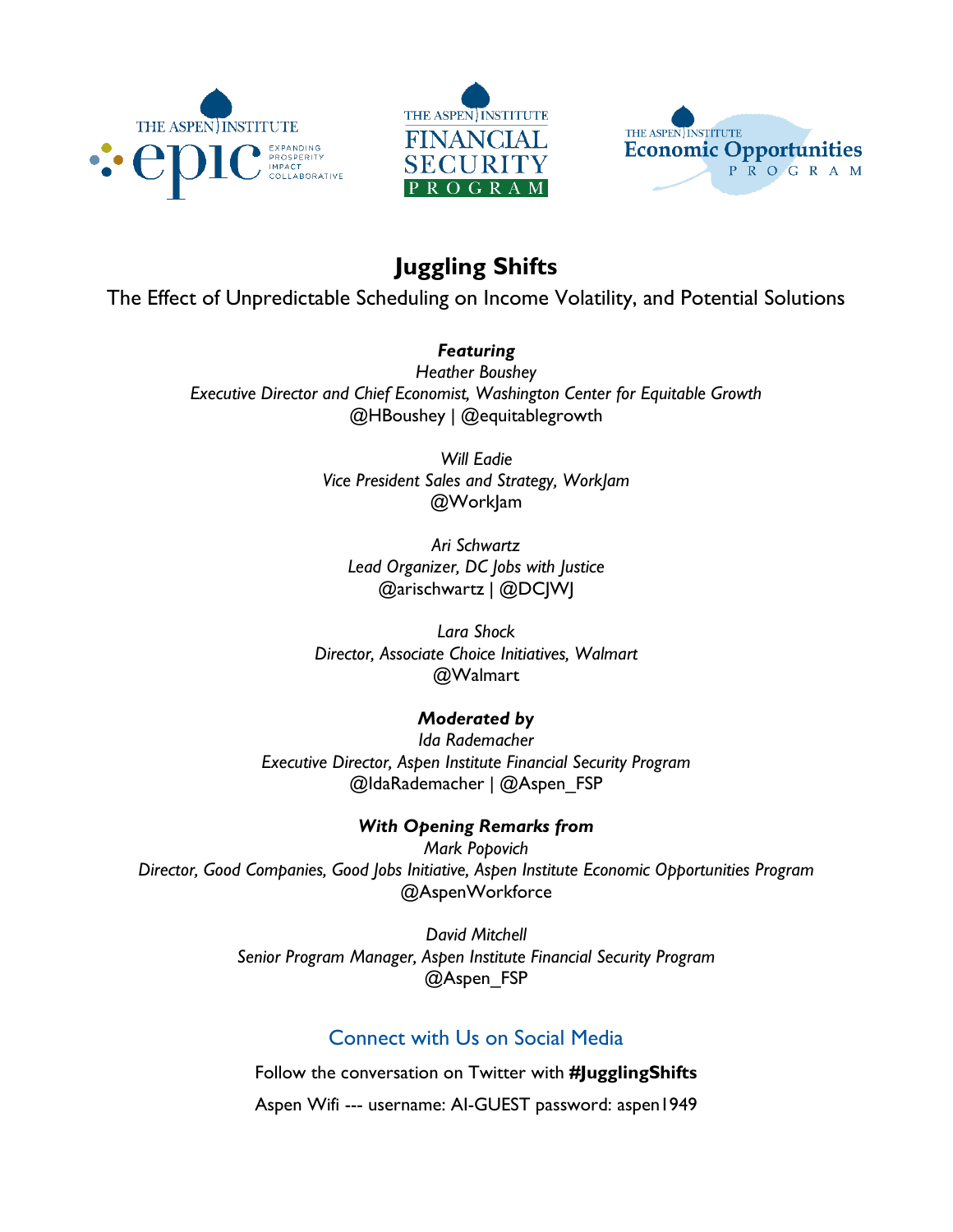### **About the Event**

Since the Financial Security Program's new initiative EPIC first began investigating income volatility, variation in workers' hours and scheduling instability – which is widespread – has been identified as one of the main drivers of the problem. Many employers, governments, and technology companies have identified scheduling instability – and the income volatility it creates – as problems in need of fixing. Sponsored by EPIC, in partnership with the Economic Opportunities Program (EOP), this dynamic panel discussion will explore the pros and cons of possible solutions.

#### \*\*\*\*\*\*\*\*\*\*\*\*\*\*\*\*\*\*\*\*\*\*

**The Expanding Prosperity Impact Collaborative (EPIC)** is an initiative of the Aspen Institute's Financial Security Program. EPIC is designed to harness the knowledge of a wide cross-section of experts working in applied, practitioner, academic, government, and industry settings towards the goal of illuminating and solving critical drivers of financial inequity and insecurity. EPIC will focus on one distinct issue at a time that is critical to the financial security of Americans but not widely understood. By focusing on one issue at a time, EPIC will over time piece together a mosaic of different financial challenges that need to be addressed. The connections between these issues will build cross-sector interest and support for a more strategic and inclusive approach to financial security in the U.S. For more information, visit www.aspenepic.org.

**The Financial Security Program (FSP)** is dedicated to solving the most critical financial challenges facing America's households, and to shaping policies and financial products that enable all Americans to save, invest, and own. For more information on Aspen FSP, please visit www.aspenfsp.org.

**The Economic Opportunities Program (EOP)** advances promising strategies and policies to help low- and moderate-income Americans thrive in today's dynamic economy. Over its more than 20 years of work, EOP has focused on expanding individuals' opportunities—to develop their skills and capabilities, to build professional networks and connect to quality work, to start businesses, and to build assets and economic stability. For more information, visit www.aspeninstitute.org/eop.

**The Aspen Institute** is an educational and policy studies organization based in Washington, DC. Its mission is to foster leadership based on enduring values and to provide a nonpartisan venue for dealing with critical issues. The Institute is based in Washington, DC; Aspen, Colorado; and on the Wye River on Maryland's Eastern Shore. It also has offices in New York City and an international network of partners. For more information, visit www.aspeninstitute.org.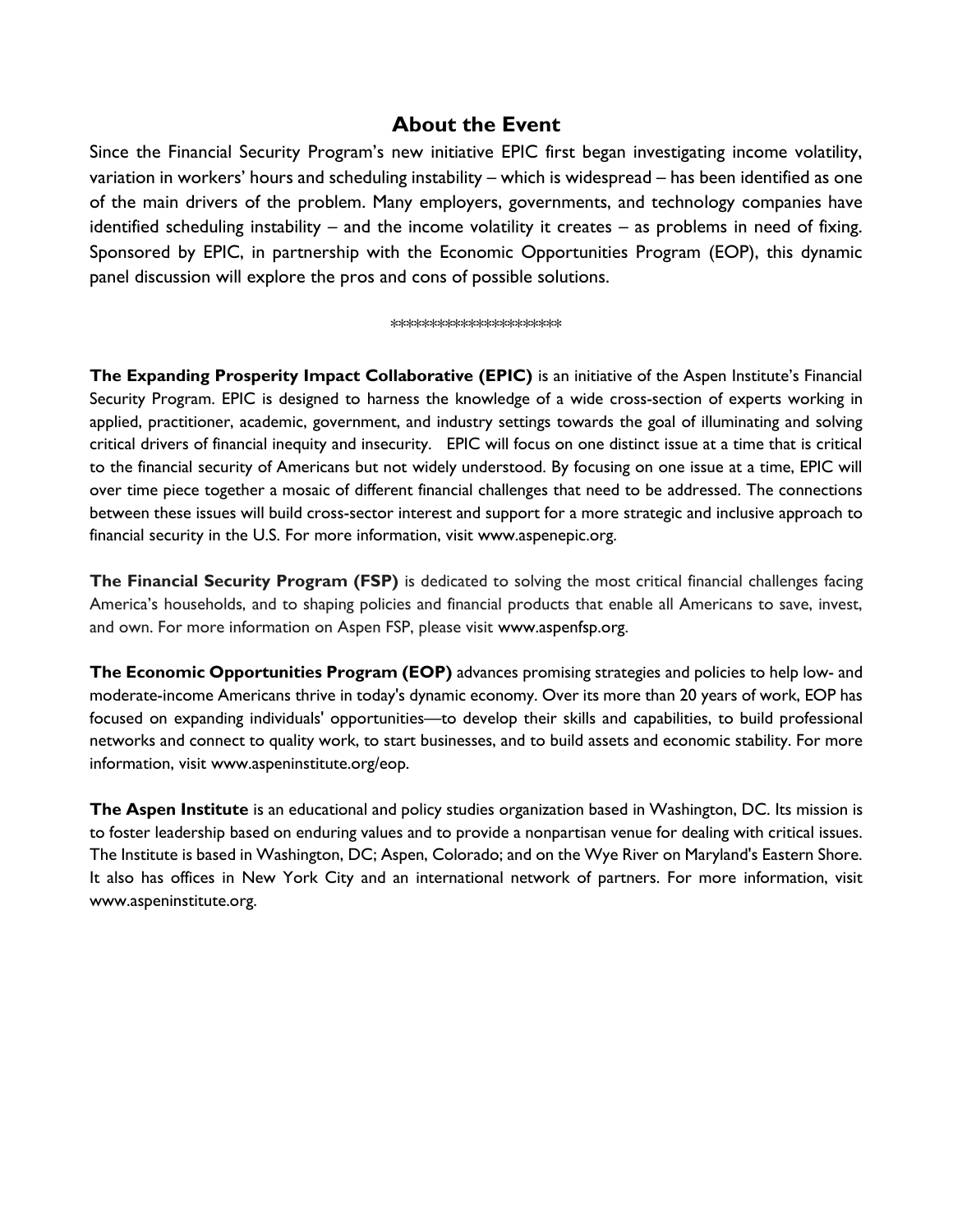### **Participants**



### **Heather Boushey, Executive Director and Chief Economist, Washington Center for Equitable Growth**

Heather's research focuses on economic inequality and public policy, specifically employment, social policy, and family economic well-being. Her latest book is "Finding Time: The Economics of Work-Life Conflict" from Harvard University Press. The New York Times has called Boushey one of the "most vibrant voices in the field" and Politico twice named her one of the top 50 "thinkers, doers and visionaries transforming American politics." Boushey writes regularly for popular media, including The New York Times' "Room for Debate," The Atlantic, and Democracy; and she makes frequent

television appearances on Bloomberg, MSNBC, CNBC, and PBS. She previously served as Chief Economist for Hillary Clinton's transition team, and as an economist for the Joint Economic Committee of the U.S. Congress, the Center for Economic and Policy Research, and the Economic Policy Institute. She sits on the board of the Opportunity Institute and is an Associate Editor of Feminist Economics. She received her Ph.D. in economics from the New School for Social Research and her B.A. from Hampshire College.



### **Will Eadie, Vice President Sales and Strategy, WorkJam**

As a dynamic sales professional with experience driving strong solutions for the customers by working hand-in-hand with the product, Will excels at developing customer relationships and brings to WorkJam fifteen years of deep domain expertise in Strategic Workforce Management, Human Capital Management, and Employee Engagement. Prior to joining WorkJam, Will held roles at Kronos for ten years, serving as Director of National Accounts and Director of Retail and Hospitality Sales in the U.S. During his time at Kronos, Will's leadership enabled his team to significantly exceed sales goals and drive organizational growth. As Vice

President of Sales and Strategy at WorkJam, Will is responsible for developing strategic, high performing sales and cultivating customer relationships. Will graduated from Marietta College with a Bachelor of Arts, and went on to earn a Management Certificate from the Ohio State University Fisher College of Business.



### **David Mitchell, Senior Program Manager, Aspen Institute Financial Security Program**

David is the Financial Security Program's primary researcher and writer. He previously served as a legislative aide to U.S. Senator Sherrod Brown (D-OH), handling health care and Social Security issues and working on the landmark health reform law that passed in 2010. David has held various internships over the years, including with the U.S. Senate Finance Committee, the White House National Economic Council, the law firm Hogan Lovells, the Office of Management and Budget, Citizens for Tax Justice, and the National Association of Community Health Centers. He

holds a B.A. in Political Science from Tufts University, an M.P.A. from the Woodrow Wilson School at Princeton University, and a J.D. from the Georgetown University Law Center, where he was a Public Interest Law Scholar.